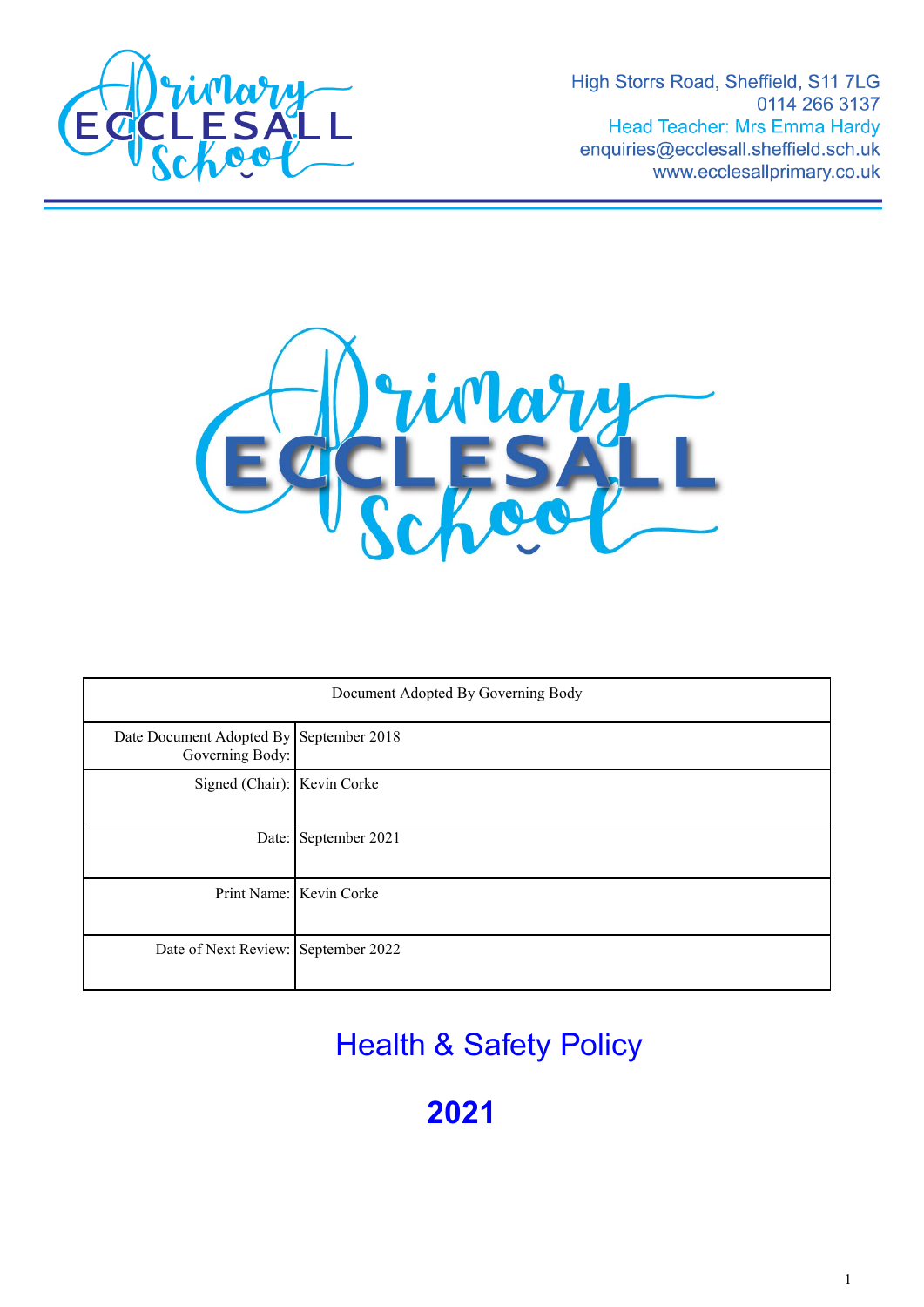## **Ecclesall Primary School HEALTH & SAFETY POLICY 2018**

**This policy includes our Statement of Intent, our organisational structure of responsibilities and the methods by which we will achieve a safe working environment for staff, pupils, visitors and other users of our site.**

#### **Guidance**

Under the Health and Safety at Work Act 1974, every organisation that employs five or more people must have a written Health and Safety Policy. Although the Council and Children, Young People and Families (CYPF) have safety policies it is important that individual schools have their own site specific policy so that roles and responsibilities are clearly understood.

Your Health and Safety Policy will state your intention to work safely and should be a useful tool to help your school achieve its objectives.

Your school is unique. This booklet will allow you to produce a policy that is tailored to the way you work. Please remember that the list of health and safety issues shown in this document is not exhaustive; add any others that are relevant to your work and the premises.

This policy should also cross-refer to any other relevant supporting documentation that may be available in school.

### **Making The Policy Work**

Everyone working in your school, from the Head teacher to new members of staff has their own role and responsibilities. Involve people that work with you so that everyone understands their responsibilities and can act on them. It is a legal requirement to communicate your safety policy to all employees.

#### **Communication and Consultation**

There is a legal obligation placed upon the employer to consult with appointed representatives on health and safety issues. If there is no formally appointed representative you still must have procedures in place to consult with staff on health and safety matters. This can be done either by consulting with employees as individuals or through a representative who has been elected by all staff on site. Any elected health and safety representative is entitled to reasonable time off, with pay, to enable them to carry out their role.

Many schools will already have adequate procedures in place for consulting with staff; these will include a formal health and safety committee, putting health and safety as an agenda item at formal staff meetings, team meetings, discussions during performance management, appraisals and one to one's etc. Where arrangements are already in place, these should be reviewed to ensure that they remain fit for purpose. Where no formal arrangements exist, you should ensure that appropriate means for consulting with staff are put into place.

#### **Help and Advice**

Advice on any health and safety matter can be obtained through the Children, Young People and Families Service Health and Safety Advisers. Some useful telephone numbers can be found at the back of the policy.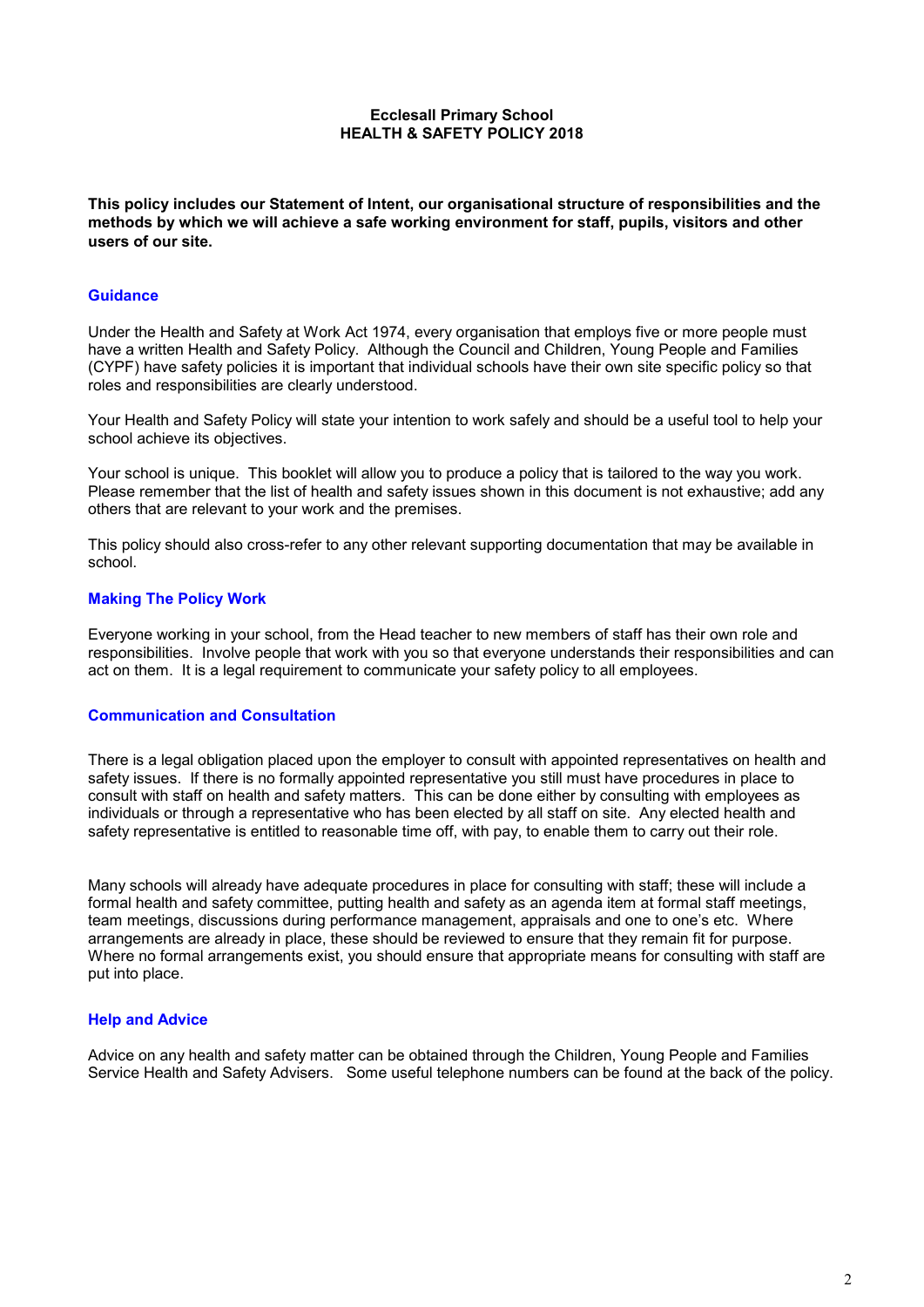This is the Health and Safety Policy of:

**Ecclesall Primary School**

Address

**High Storrs Rd Sheffield S11 7LG**

# **Policy Statement**

The Headteacher, Governors and staff at this school are committed to providing high standards of health and safety for all users of the school.

As a school, our educational priorities aim to:-

- encourage all pupils to achieve their full academic and social potential;
- provide pupils with the skills and experience which will ensure that the widest possible range of choices are open to them in their future lives;
- provide a sense of community in which individuals feel valued and are actively encouraged to value, respect and help others;
- create an atmosphere in which students enjoy and take pride in their achievements.

These educational and social priorities can only be fully realised within a physical environment that is both a safe and healthy place to work. This in turn can only be brought about by the dedicated co-operation of all within the school. Health and safety at this school is an area where Governors, the Headteacher, staff, safety representatives and parents share common objectives. It is vital that we all understand each other's duties, functions and responsibilities as well as our own because it is only by the co-operation and teamwork of everyone involved that health and safety objectives in school can be achieved.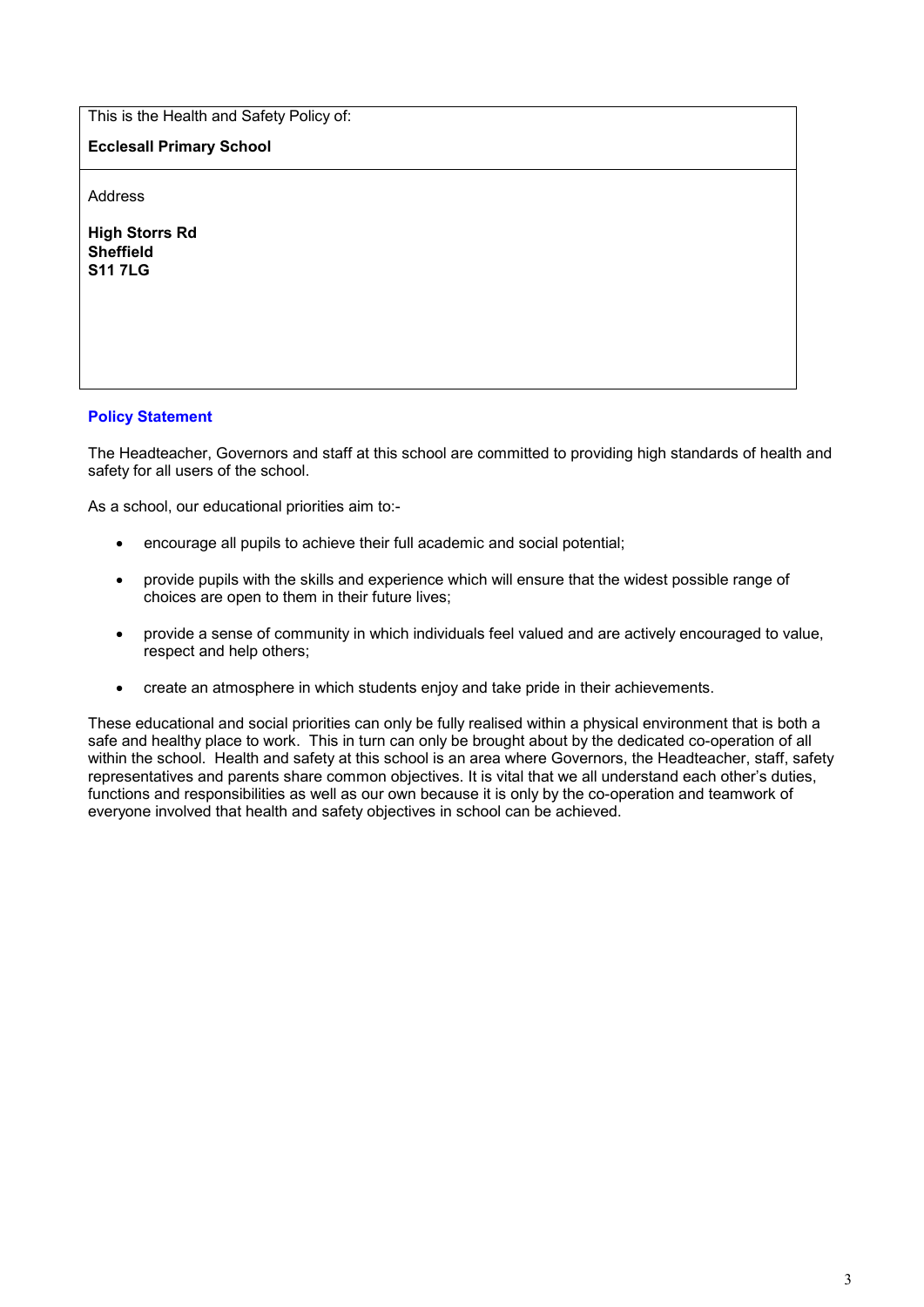# **Aims**

- To ensure that the school is always a safe and healthy place in which to work.
- To provide plant, equipment and systems of work that are safe and without risks to health
- To raise awareness among all users of the school as to their responsibility for themselves and others.
- To provide sufficient information, instruction, training and supervision to enable all employees to avoid hazards and contribute positively to their own health and safety at work
- To ensure the dissemination of all relevant information from the CYPS and other bodies to the correct user[s].
- To regularly monitor and review safety procedures throughout the school.
- To create and update a central file containing relevant health and safety information.

### **This safety policy will be regularly reviewed and updated**

| Signed          | Enna Mad       |
|-----------------|----------------|
| Position        | Headteacher    |
| Date            | 09/09/2020     |
| Date for Review | September 2021 |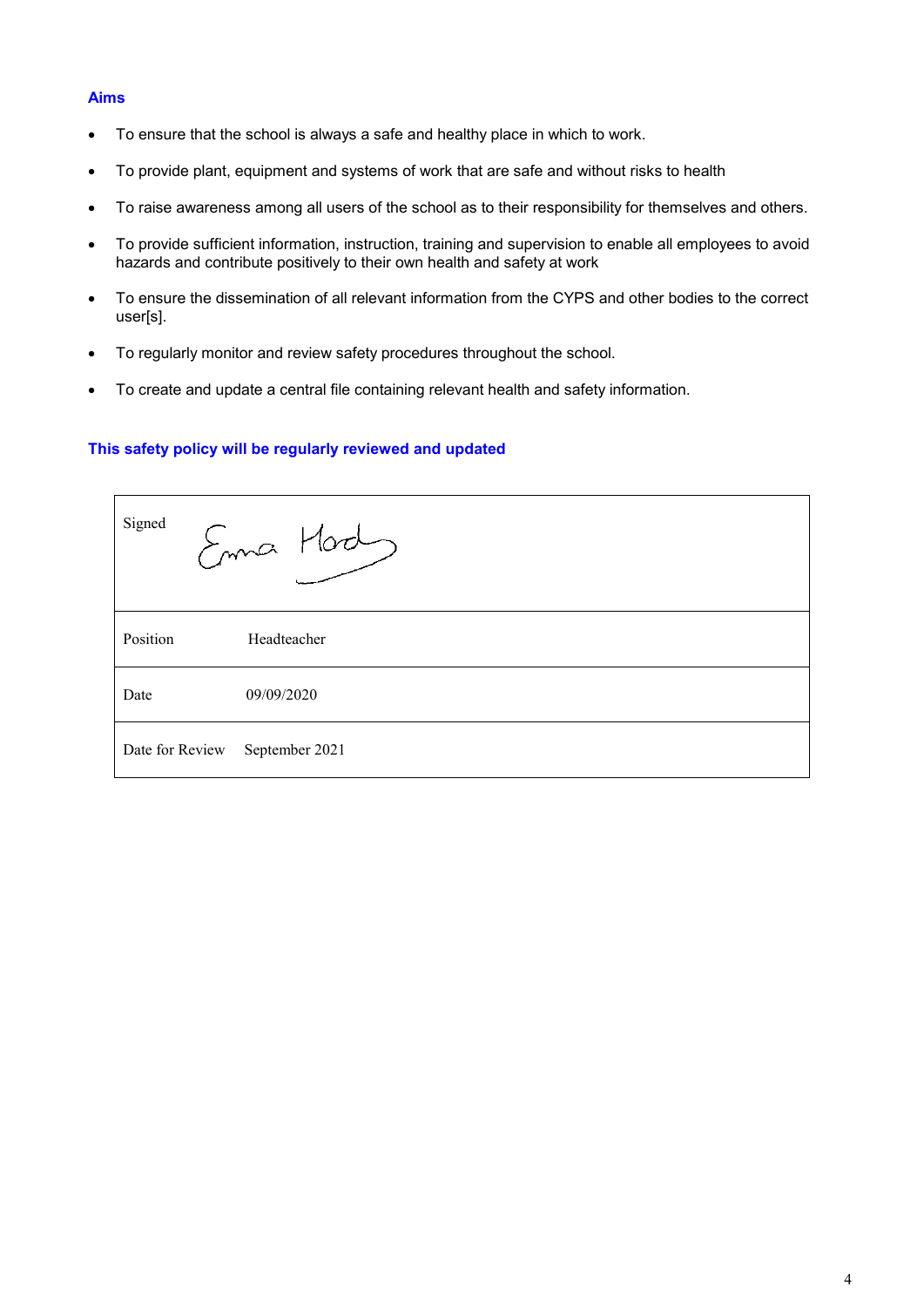# **Responsibilities**

## 1 Overall responsibility for the management of health and safety in the school is that of

| Emma Hardy | (Executive Head Teacher) |
|------------|--------------------------|
|            |                          |

# 2 Responsibility for the following areas is that of

| Area of Work | School Buildings/Asbestos Management |
|--------------|--------------------------------------|
|              |                                      |
|              |                                      |
|              |                                      |
|              |                                      |
| Name         | Emma Hardy/Raj Jahangir              |
|              |                                      |
|              |                                      |
|              |                                      |
|              |                                      |
|              |                                      |
|              |                                      |
| Area of Work | School Site / Legionella Management  |
|              |                                      |

| Name | Emma Hardy/Raj Jahangir |
|------|-------------------------|
|      |                         |
|      |                         |

| Area of Work | <b>Educational Visits/Risk Assessments</b> |
|--------------|--------------------------------------------|
| Name         | Emma Hardy/Guy Willatt                     |

| Area of Work |
|--------------|
|              |
|              |
|              |
|              |
| Name         |
|              |
|              |
|              |
|              |
|              |
|              |
|              |
| Area of Work |
|              |
|              |
|              |
|              |
| Name         |
|              |

Notes

In this section you should identify and allocate the specific roles and functions to appropriate members of the school management team and faculty heads with competence in specific areas (e.g. Science, D & T, PE, Food Technology, Educational Visits, etc)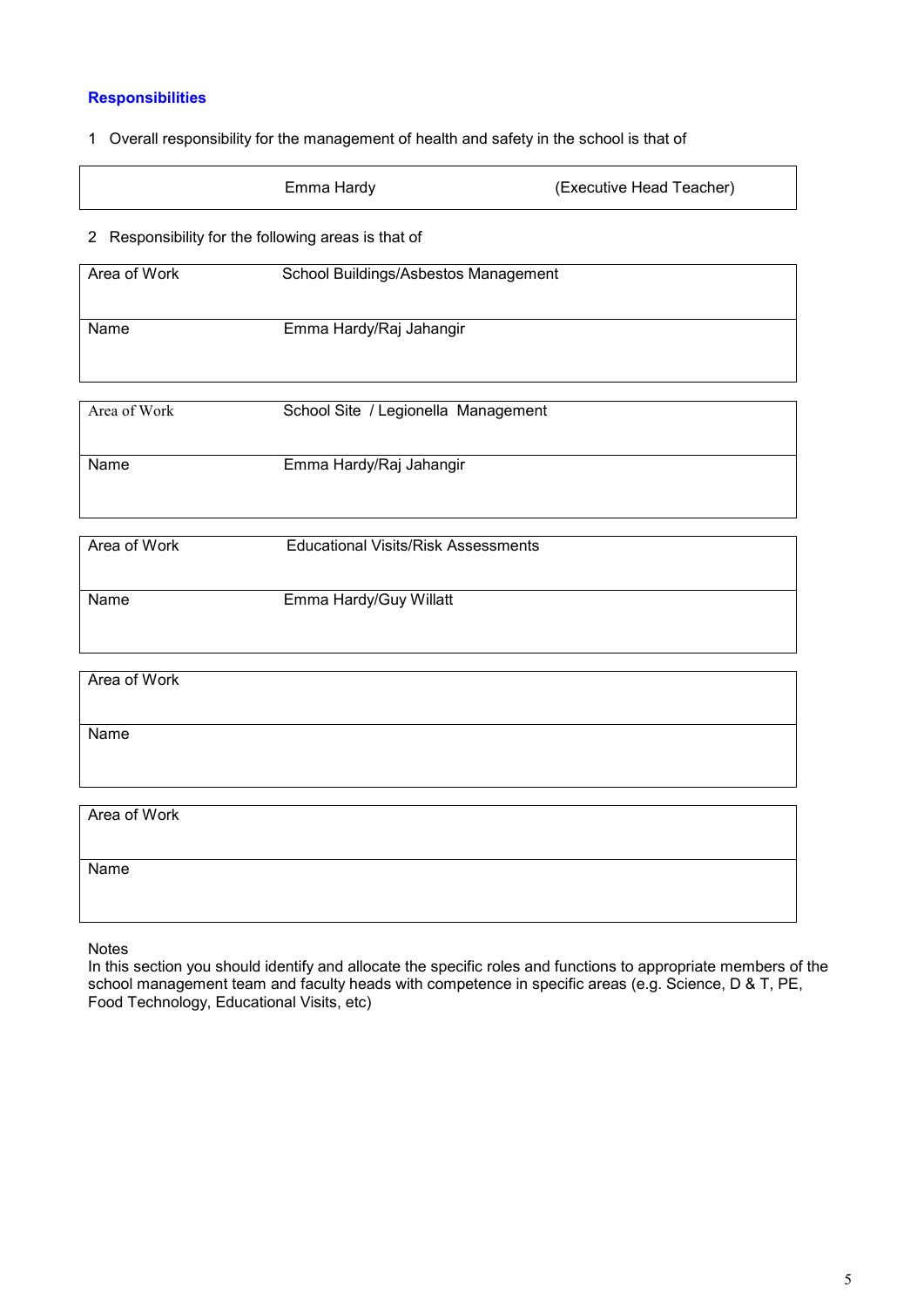## **General Responsibilities**

### **The Governors Will:**

- Ensure that adequate funding is provided from the school budget to enable the school to be organised and run in a safe and healthy manner.
- Deal with any health and safety problems brought to them by the Head Teacher, staff or parents, through their termly meetings or any emergency meetings, which may be called due to unforeseen circumstances.
- Ensure that the Council and CYPF Health and Safety Policy is brought to the attention of all staff and implemented in school.
- Help prepare, implement and monitor a "site-specific" health and safety policy
- Confirm compliance with Statutory and Local Authority policies and procedures and monitor health and safety management within school
- Ensure that appropriate risk assessments have been carried out
- Ensure that all members of staff receive appropriate training.
- Ensure that the Headteacher has an appropriate workload in support of a reasonable work/life balance
- Ensure adequate consultation takes place to allow everyone to contribute to safe working. This will be done in the following way:
	- Participate in Health and Safety Walks and reports each term
	- Monitor the Risk Assessment Booklet and roles delegated
	- Ensure that staff are regularly informed of their roles and responsibilities
	- Monitor the SDP/ Refurbishment Plan ensuring that work is prioritised
	- Challenge the priorities of the school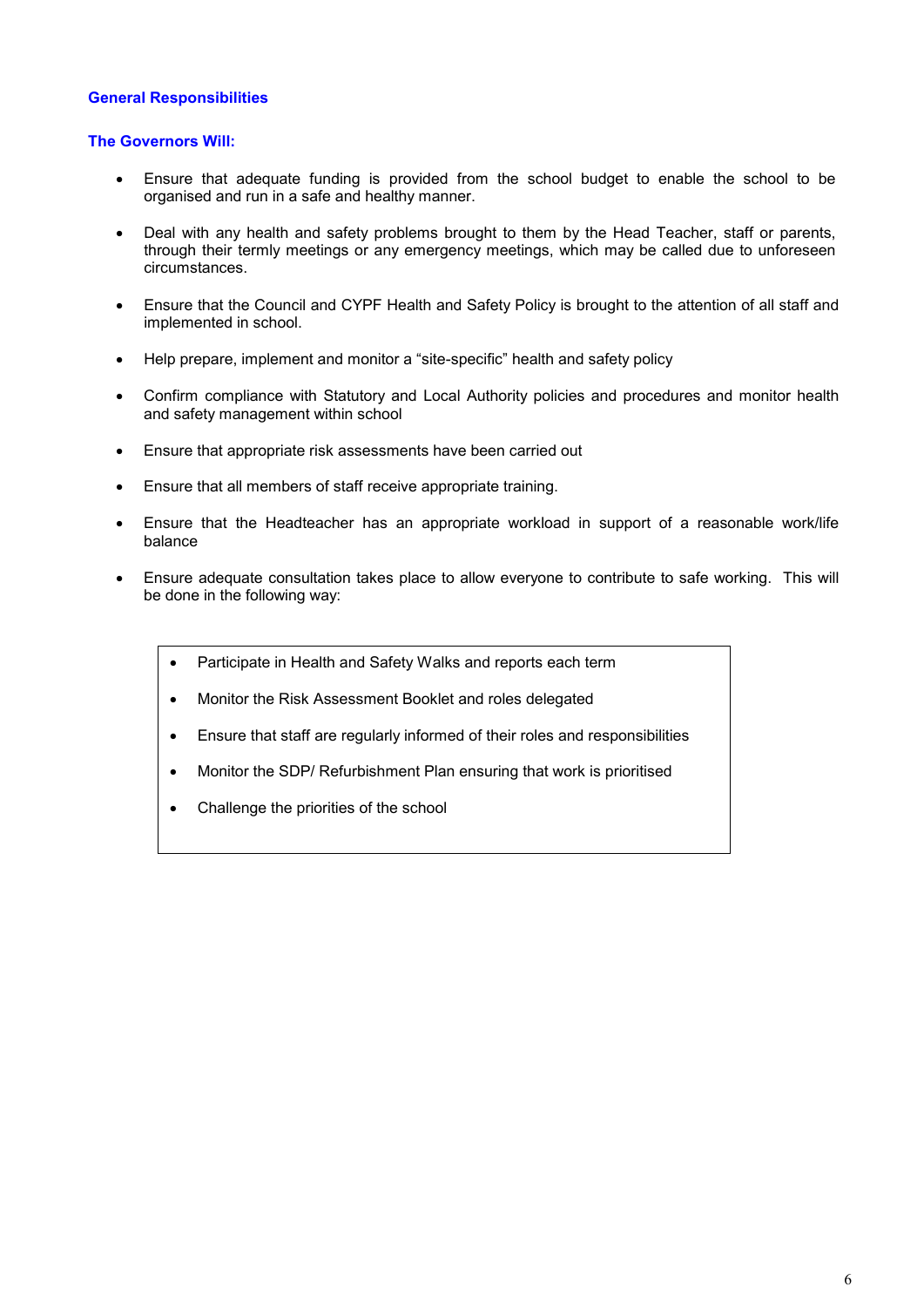## **The Head Teacher Will:**

- Take overall responsibility for day to day management of health and safety issues
- Ensure that health and safety is incorporated into the planning and organisation of all school functions.
- Ensure that suitable and sufficient assessments of hazards and risks to staff members, pupils and other visitors and users of the school are carried out. Further, to act upon those assessments in order to reduce risk.
- Attend health and safety training courses as appropriate.
- Ensure the provision of adequate training, communication, instruction and supervision for all members of staff (including supply staff and volunteers).
- Provide necessary information to staff members and their representatives on health and safety matters.
- Ensure that staff members who are delegated to carry out particular tasks are competent and fully aware of their responsibilities.
- Ensure staff have an appropriate workload in support of a reasonable work/life balance.
- Investigate any accidents or near misses and bring these, along with any other health and safety problems, to the attention of staff and the governors.
- Ensure adequate consultation and communication takes place to allow everyone to contribute to safe working. This will be done in the following way:
	- Liaise with H and S CYPS department /Report to Governors
	- Risk Assess work within the school
	- Delegate responsibilities in line with School Improvement Priorities
	- Ensure that the legal requirements regarding Safeguarding pupils are met
	- Communicate standards and expectations to staff termly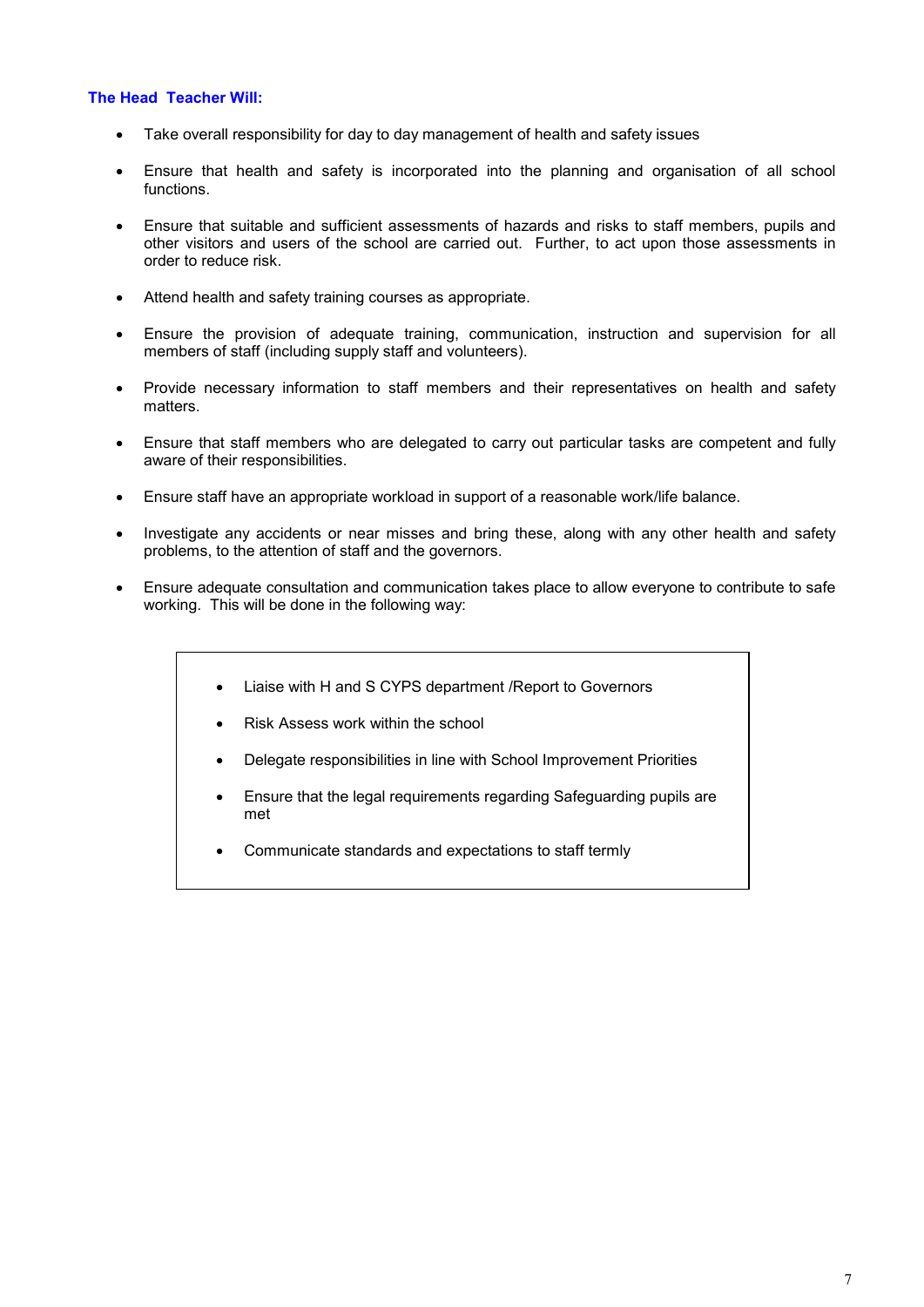# **All Staff Members Will:**

- Ensure that they are fully aware of their roles and responsibilities, co-operate with the schools policies and procedures and follow any guidance, policies and procedures issued by the CYPF.
- Ensure that safe working practices are adopted at all times and comply with the findings/other outcomes of risk assessments, whether in school, on school business or on educational visits.
- Attend health and safety training courses as appropriate.
- Undertake relevant risk assessments and share findings and preventative measures with all appropriate stakeholders.
- Bring to the attention of the Headteacher information about accidents, near misses, dangerous equipment or situations which may occur whilst in school or on educational visits.
- Report to the Headteacher any problems that they feel that they cannot deal with themselves.
- Take responsibility to do what they can to take care of themselves, their colleagues, pupils and visitors. In particular employees should co-operate with the health and safety policy of their employer.

# **School Health and Safety Representative:**

The Governing Body and Headteacher recognise the role of Safety Representatives. Safety Representatives will be allowed appropriate paid time off to enable them to fulfil their duties.

We communicate and consult with safety representatives on a regular basis about health and safety matters and offer facilities to enable them to investigate workplace accidents, employee complaints and to carry out periodic health and safety inspections.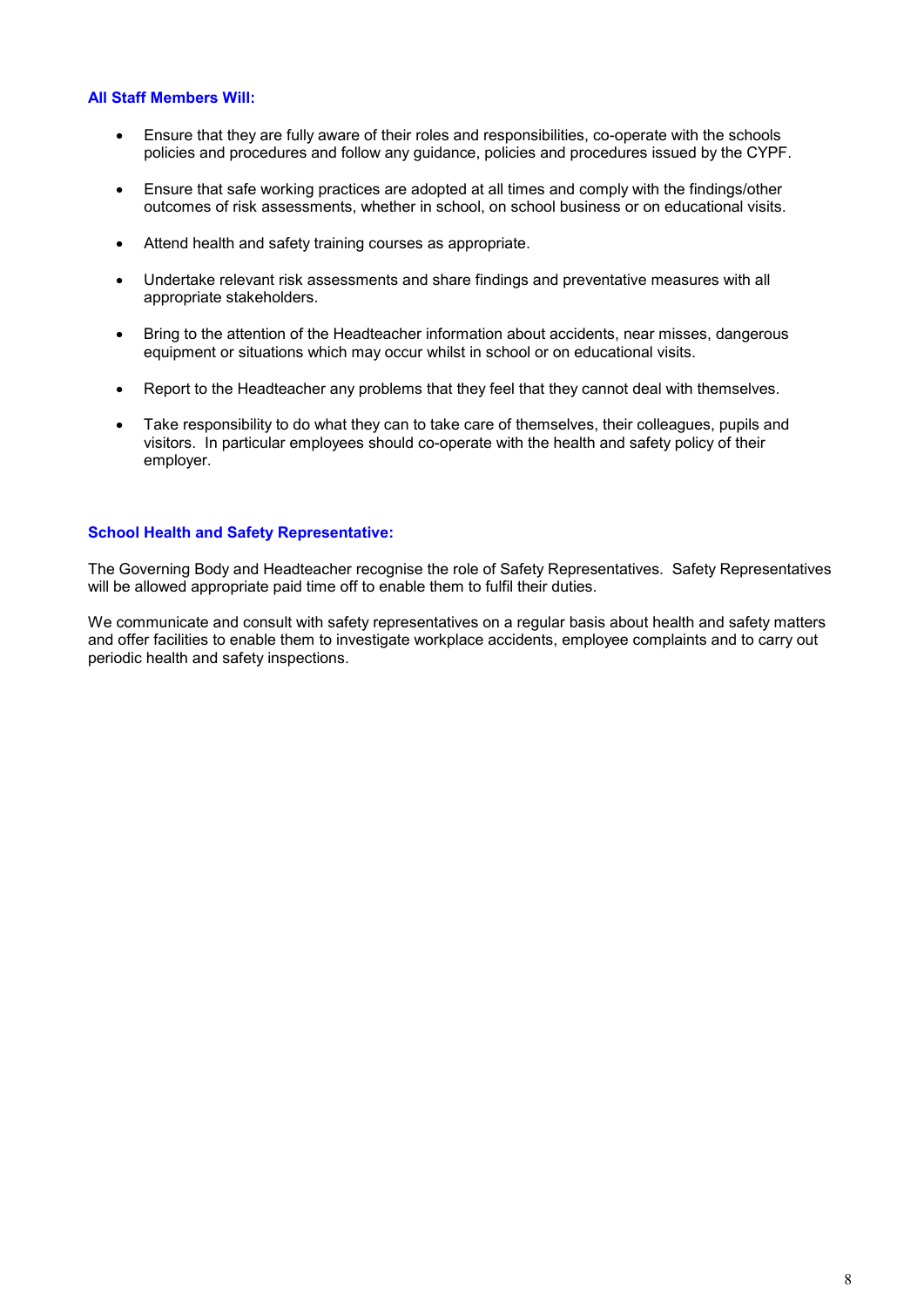## **General Arrangements to Keep People Safe**

#### **Risk Assessment**

Risk Assessments are a legal requirement mainly under the Management of Health and Safety at Work Regulations 1999, although most health and safety legislation requires a risk assessment approach.

All of our Risk Assessments are recorded. We usually use the CYPF Generic Risk Assessment booklets as a starting point but, where there are no generic assessments we carry out our own assessments using the blank assessment form which can be found in the Health Safety and Risk area of Schoolpoint). Risks are assessed periodically (usually on an annual basis), following an accident, on the introduction of any new process/equipment and also any change in circumstances.

We share the findings of our risk assessments with all members of staff

Risk assessments are usually kept:

| Document                                | Location                        |
|-----------------------------------------|---------------------------------|
| Fire Risk Assessment                    | <b>School Office</b>            |
| Generic Premises Risk Assessment        | School Office                   |
| <b>Foundation Stage Risk Assessment</b> | Head Teachers Office / Intranet |
| Educational Visits Risk Assessments     | Head Teachers Office / Intranet |
| Hazardous Substances Risk Assessments   | School Office                   |
| Task / activity based Risk Assessments  | Head Teachers Office / Intranet |

The following people assist with the assessment process for their individual area of work:

| The following people assist with the assessment process for their individual area of work: |                                                                                      |  |
|--------------------------------------------------------------------------------------------|--------------------------------------------------------------------------------------|--|
| Name                                                                                       | Raj Jahangir                                                                         |  |
| Comments                                                                                   | Risk Assess Office Staff, Midday Supervisors and Cleaners                            |  |
| Name                                                                                       | Emma Hardy                                                                           |  |
| Comments                                                                                   | <b>Collates Risk Assessments for Educational Visits</b>                              |  |
| Name                                                                                       | Raj Jahangir                                                                         |  |
| Comments                                                                                   | Completes Risk Assessments regarding Handling and Lifting and<br>Working at Height   |  |
| Name                                                                                       | Emma Hardy                                                                           |  |
| Comments                                                                                   | Monitors the Risk Assessments and reports to Governors and the<br>Assets team        |  |
| Name                                                                                       | Kevin Corke                                                                          |  |
| Comments                                                                                   | Recieves reports at least termly on the Health and safety<br>Standards of the school |  |

It is the Head Teachers responsibility to ensure that risk assessments are carried out. However the Head Teacher may request the assistance of competent staff in carrying out a risk assessment.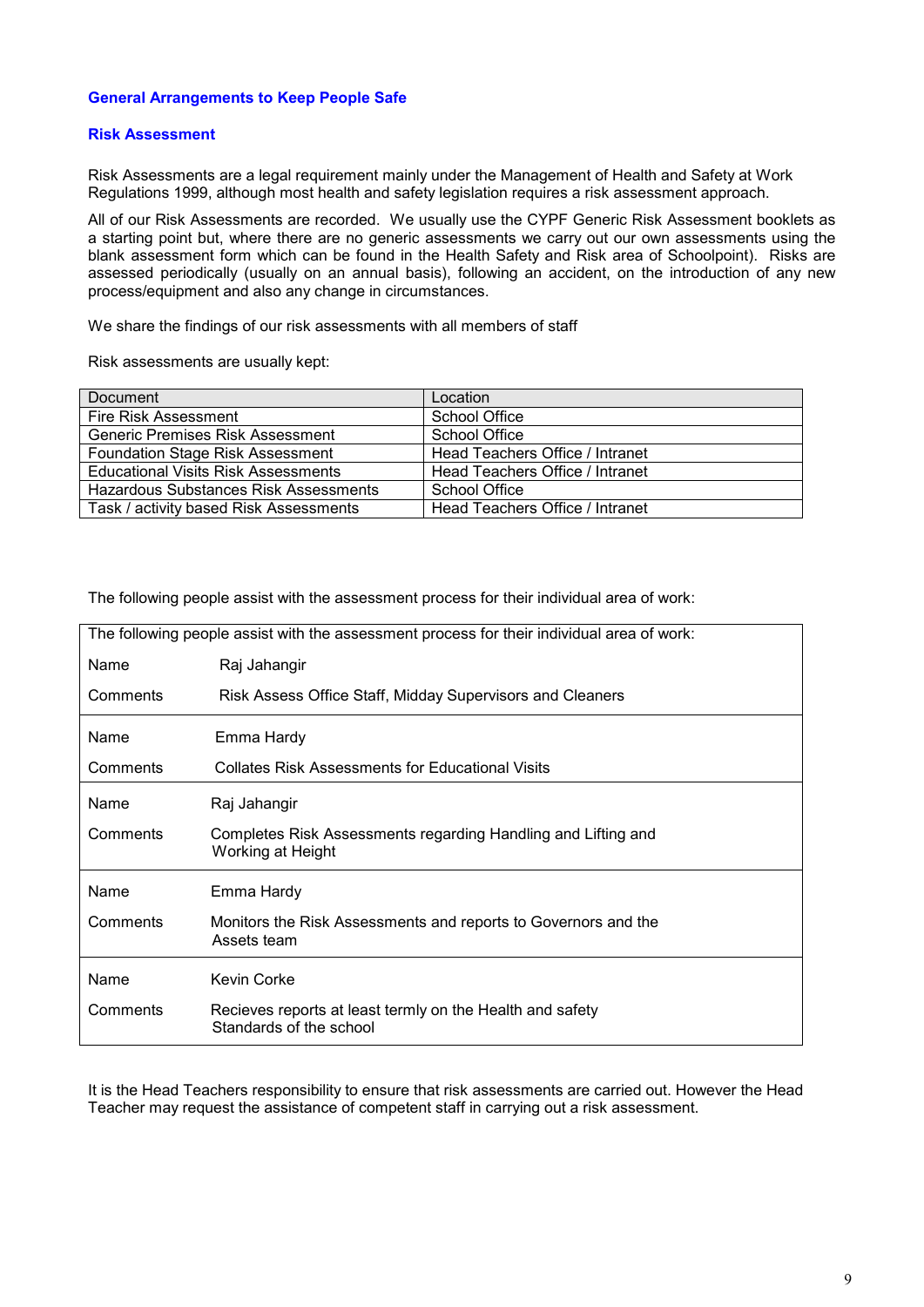# **Fire**

An outbreak of fire in a school can be extremely serious. The **Regulatory Reform (Fire Safety) Order 2005** makes it a legal requirement for each building to have an up to date fire risk assessment. Our Fire Risk assessment identifies all sources of heat with the potential to cause fire e.g. gas heaters, Bunsen burners, cookers etc. and it also consider the storage of combustible materials.

When our school requires painting, only paints providing a flame retardant surface will be used in high risk areas (assembly halls, means of escape, staircases, areas where there is an added fire risk etc).

Ongoing monitoring is carried out to ensure that combustible materials (liquids, solids or gases) do not come into contact with sources of heat.

Internal fire doors are kept closed to stop fire spreading. Hydraulic door closers are checked regularly and maintained as necessary to ensure correct operation (damage to these closers is very common in schools).

All documentation relating to fire safety is kept:

| Document                              | Location             |
|---------------------------------------|----------------------|
| Fire Risk Assessment (including Arson | <b>School Office</b> |
| Assessment)                           |                      |
| Fire Precautions Log Book             | School Office        |
|                                       |                      |
| <b>Fire Safety Training Records</b>   | School Office        |
|                                       |                      |

The following people have a role to play in ensuring fire safety issues are adequately dealt with

| Name                  | Responsible for:                                                                                                                         |
|-----------------------|------------------------------------------------------------------------------------------------------------------------------------------|
| Emma Hardy            | Named Responsible Person                                                                                                                 |
| Raj Jahangir          | Ensuring there is a current fire risk assessment in place and a<br>process for reviewing / updating on a regular basis                   |
| Emma Hardy            | Inducting new members of staff and supply / agency staff,<br>contractors etc                                                             |
| Emma Hardy            | Making sure that staff receive regular refresher training                                                                                |
| Raj Jahangir          | Making sure relevant information is shared with other users of<br>the premises such as lettings, breakfast and after school clubs<br>etc |
| <b>Andrew Moffatt</b> | Ensuring regular fire drills are carried out and recorded termly                                                                         |
| <b>Andrew Moffatt</b> | Keeping the Fire Precautions Log Book up to date                                                                                         |
|                       |                                                                                                                                          |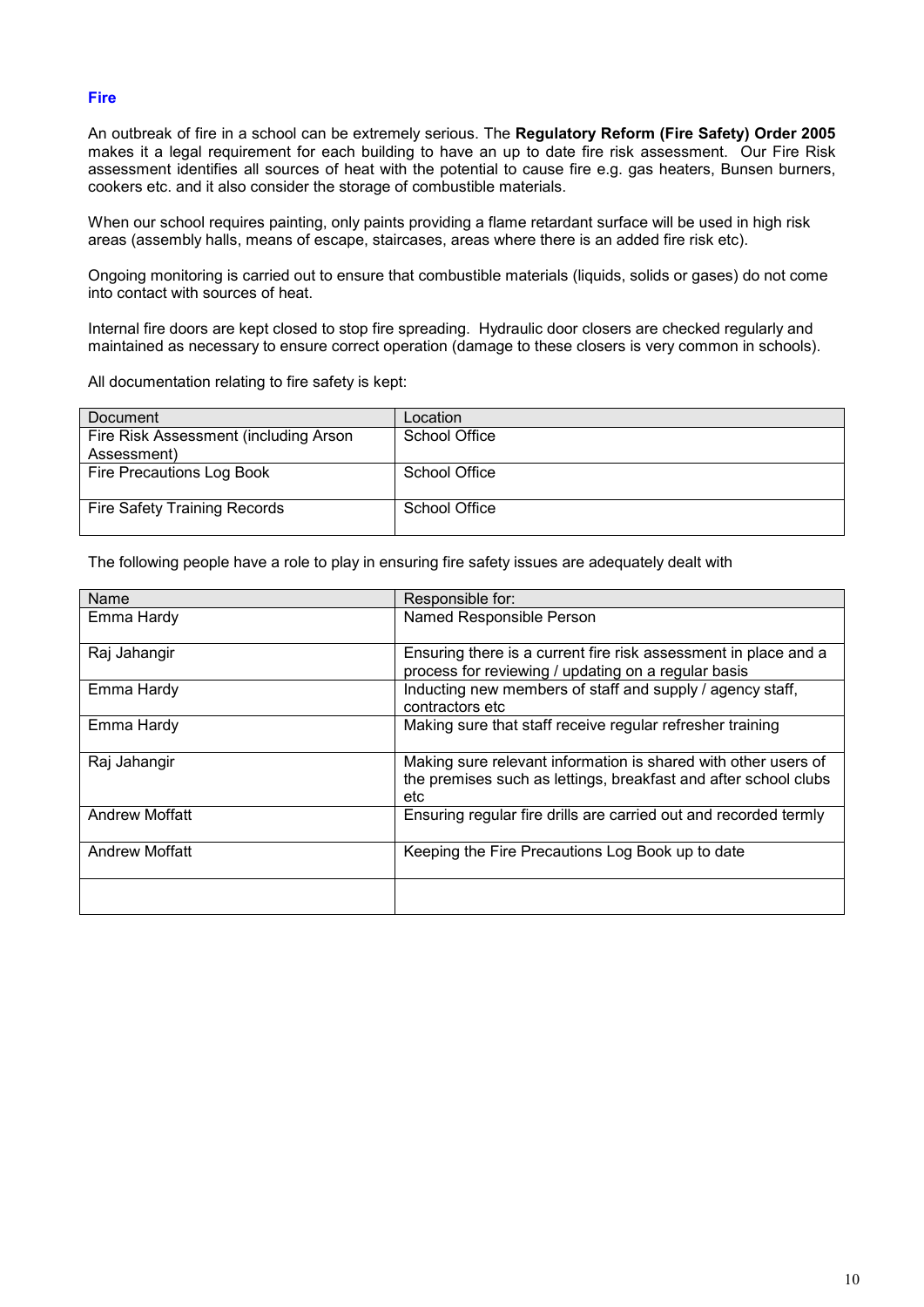# **Permission to Work**

The CYPF Permission to Work process is in place at this school for all work that is intrusive to the fabric of the building. The following people have responsibilities:

| Name                  | Responsible for:                                                                                                                              |
|-----------------------|-----------------------------------------------------------------------------------------------------------------------------------------------|
| Raj Jahangir          | Ensuring that the CYPF Assets Team is informed at the<br>planning stage of any work that is <b>intrusive</b> to the fabric of the<br>building |
| Raj Jahangir          | Inducting new members of staff in the process                                                                                                 |
| Raj Jahangir          | Ensuring that all non-intrusive work is risk assessed                                                                                         |
| <b>Andrew Moffatt</b> | Keeping an up to date log of all non intrusive work                                                                                           |

The following people have attended training in the permission to work scheme

| Name | Date of Training: |
|------|-------------------|
|      |                   |
|      |                   |
|      |                   |
|      |                   |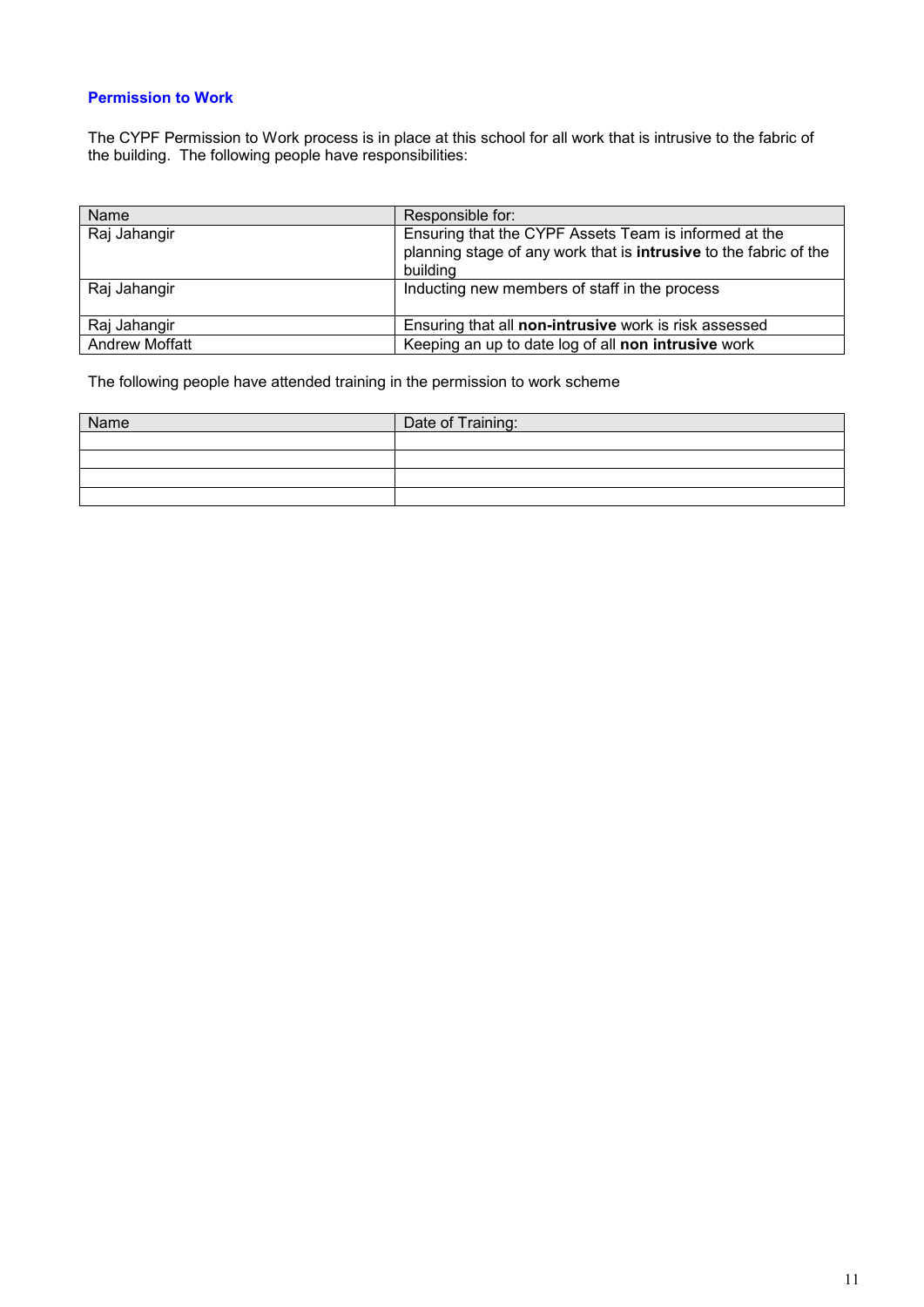## **Asbestos**

Asbestos is a naturally occurring mineral that has been used for many years in the construction of buildings and in many products. It was used mainly because of its fire proofing and insulation qualities.

We have got an Asbestos Management survey on site and this has been shared with all members of staff. Staff are aware that as long as the asbestos is in good condition and is not disturbed or damaged there is no risk to individuals. However, if it becomes damaged or disturbed, it can become a danger to health as asbestos fibres can become released into the atmosphere and therefore people can inhale the fibres.

All documentation relating to asbestos is kept:

| Document                             | Location      |
|--------------------------------------|---------------|
| Asbestos Register                    | School OFfice |
| Asbestos management survey and risk  | School Office |
| assessment                           |               |
| Asbestos survey review documentation | School Office |
|                                      |               |

NB. The location of the register is important, as it must be readily available to all who need to consult and sign it.

| Name                  | Responsible for:                                                                                                                                                                                                                                                                    |
|-----------------------|-------------------------------------------------------------------------------------------------------------------------------------------------------------------------------------------------------------------------------------------------------------------------------------|
| Emma Hardy            | Overall responsibility as Named Duty Holder                                                                                                                                                                                                                                         |
| <b>Andrew Moffatt</b> | Bringing the asbestos register to the attention of anyone likely<br>to disturb asbestos fibres in the course of daily routines or<br>proposing to plan or carry out work. e.g. other school / site<br>staff, surveyors, contractors, computer technicians, visitors,<br>helpers etc |
| Raj Jahangir          | Advising the Assets team at the concept stage of work via the<br>Permission to Work scheme                                                                                                                                                                                          |
| Raj Jahangir0         | Making sure more detailed surveys (covering the full scope of<br>works) are in place for invasive work e.g. wiring, refurbishment,<br>plumbing, demolition etc                                                                                                                      |
| Raj Jahangir          | Regularly reviewing the condition of asbestos material and<br>recording the findings                                                                                                                                                                                                |
| Raj Jahangir          | Regularly reviewing asbestos risk assessments and recording<br>findings                                                                                                                                                                                                             |
| Raj Jahangir          | Making sure that floor plan changes are recorded and updated                                                                                                                                                                                                                        |

The following people have attended Asbestos training

| Name | Date of Training: |
|------|-------------------|
|      |                   |
|      |                   |
|      |                   |
|      |                   |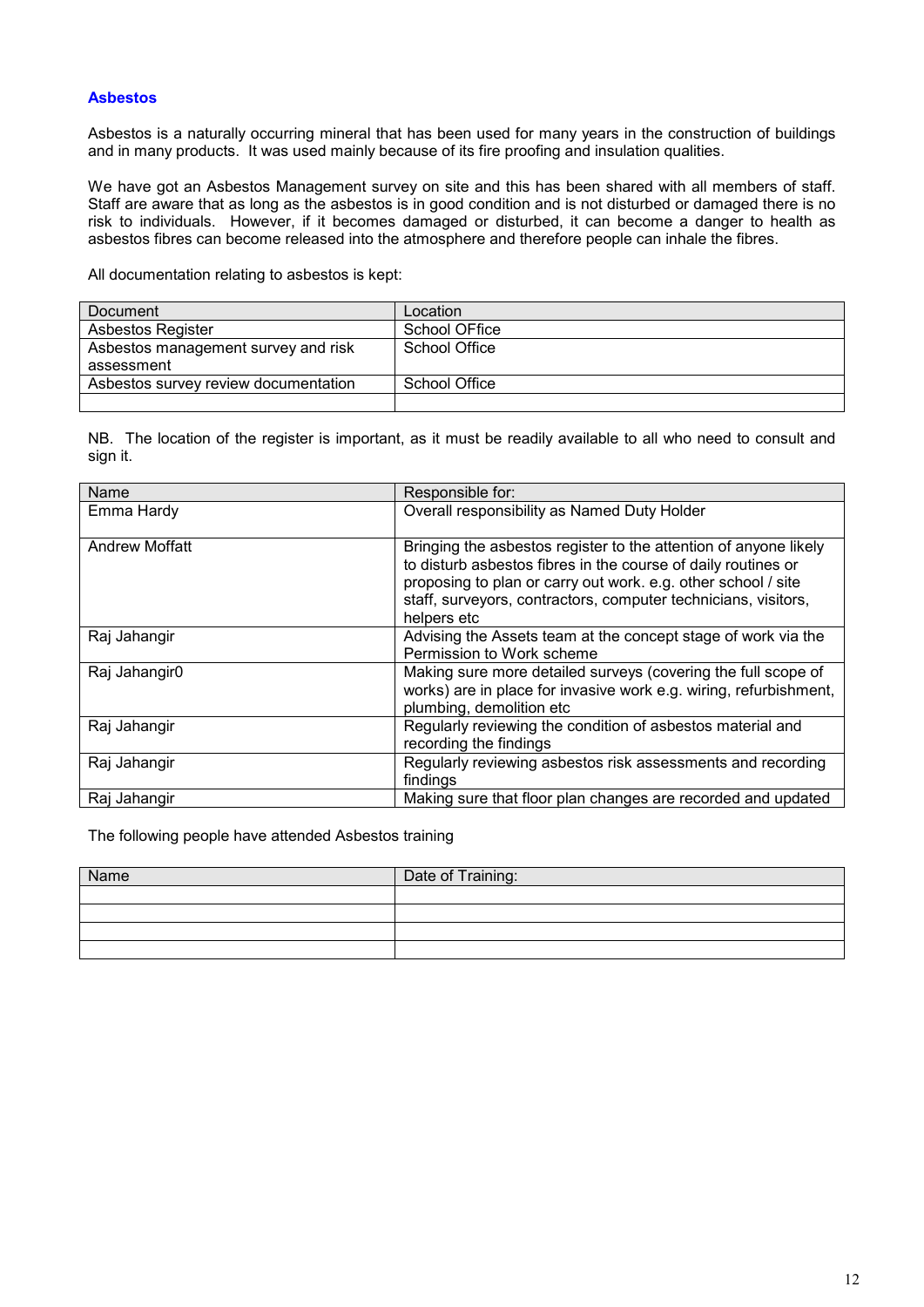# **Legionella Risk Management**

Legionnaires' disease is a type of pneumonia. It is an uncommon, but serious disease.

People can catch Legionnaires disease by inhaling small droplets of water suspended in the air which contain the Legionella bacterium.

Legionnaires' disease does not spread from person to person.

We have had a full Legionella audit of the school which has been shared with all members of staff. Key members of staff have a role to play in ensuring that the findings of the audit are actioned and making sure that regular monitoring is carried out on site

| Document            | Location             |
|---------------------|----------------------|
| Legionella Survey   | <b>School Office</b> |
| Legionella Log Book | <b>School Office</b> |

The following people have a role to play in ensuring the procedure in place for managing Legionella issues:

| Name                  | Responsible for:                                              |
|-----------------------|---------------------------------------------------------------|
| Emma Hardy            | Overall responsibility as Named Duty Holder                   |
| Raj Jahangir          | Ensuring that the recommendations of the Legionella risk      |
|                       | assessment are carried out                                    |
| Raj Jahangir          | Ensuring that the Legionella risk assessment is reviewed on a |
|                       | regular basis                                                 |
| Raj Jahangir          | Ensuring that all activities identified in the maintenance    |
|                       | programme are carried out and recorded                        |
| <b>Andrew Moffatt</b> | Keeping the Log Book up to date                               |
|                       |                                                               |
|                       |                                                               |

#### The following people have attended Legionella training

| Name | Date of Training: |
|------|-------------------|
|      |                   |
|      |                   |
|      |                   |
|      |                   |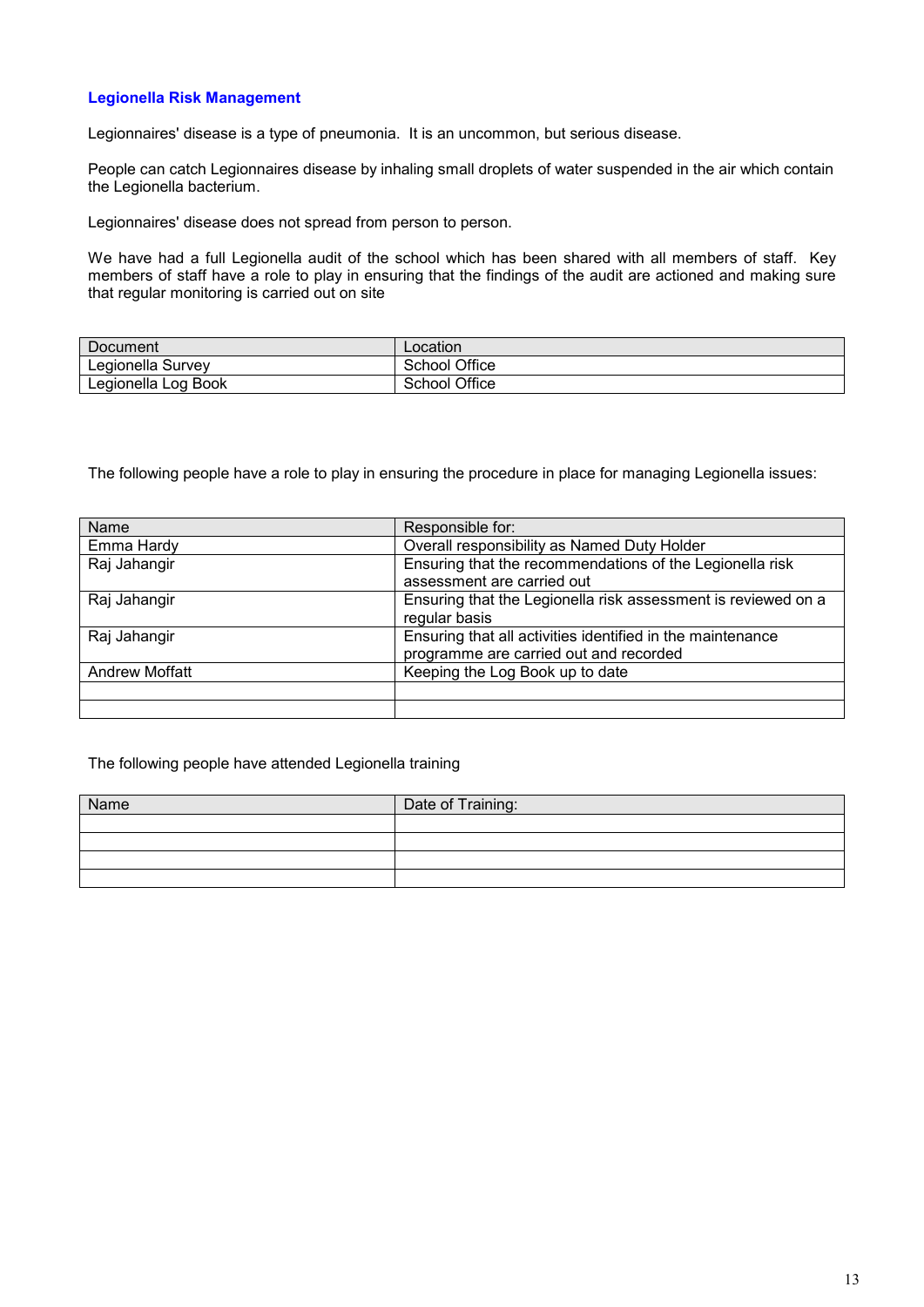# **Accidents**

Even in a safety conscious school, accidents may still occur. This is how we deal with them.

All accidents involving staff, pupils or visitors will be recorded and investigated, as appropriate to find out what happened and how any similar incident can be avoided. Copies of accident report forms are sent to the CYPF Health and Safety Advisers.

| Document                     | Location      |
|------------------------------|---------------|
| <b>Accident Report Forms</b> | School Office |
| RIDDOR report forms          | School Office |
|                              |               |

The following people have responsibilities for:

| Name         | Responsible for:                                                                                                                                                                                                                                                                   |
|--------------|------------------------------------------------------------------------------------------------------------------------------------------------------------------------------------------------------------------------------------------------------------------------------------|
| Admin Team   | Recording all accidents to staff / pupils                                                                                                                                                                                                                                          |
| Emma Hardy   | Ensuring that accidents are investigated and that major<br>accidents, which are reportable to the Health and Safety<br>Executive (under the RIDDOR regulations), are reported to the<br>incident call centre (0845 300 9923) and also to the CYPF<br><b>Health and Safety Team</b> |
| Raj Jahangir | Ensuring risk assessments are reviewed in light of lessons<br>learned                                                                                                                                                                                                              |
| Raj Jahangir | Periodically reviewing accident reports to identify trends                                                                                                                                                                                                                         |
| Emma Hardy   | Reporting serious incidents / accidents to Governors                                                                                                                                                                                                                               |
|              |                                                                                                                                                                                                                                                                                    |

#### **First Aid**

This school will follow the statutory requirement for first aid equipment and provide suitably trained first aid staff. Where there are young children on site i.e. Nursery's / Breakfast and after school clubs, key members of staff hold an additional paediatric first aid certificate.

NB There is sufficient paediatric first aiders to ensure cover on all off site activities involving young children.

Our school risk assessment identifies the actual number of first aiders required.

(As a rough guide the recommendation is 1 first aider for every 100 people on site. This is usually made up of 2 fully qualified first aiders, with the remainder holding the 1 day emergency first aid certificate)

The following people hold a relevant first aid qualification.

| Name                  | Date of Qualification | Level of qualification i.e. full/ emergency /<br>paediatric |
|-----------------------|-----------------------|-------------------------------------------------------------|
| <b>Wendy Thompson</b> |                       |                                                             |
| Angela Nickson        |                       |                                                             |
| Emma Reid             |                       |                                                             |
| Sue Prigmore          |                       |                                                             |
|                       |                       |                                                             |
|                       |                       |                                                             |
|                       |                       |                                                             |

The following people have responsibilities for: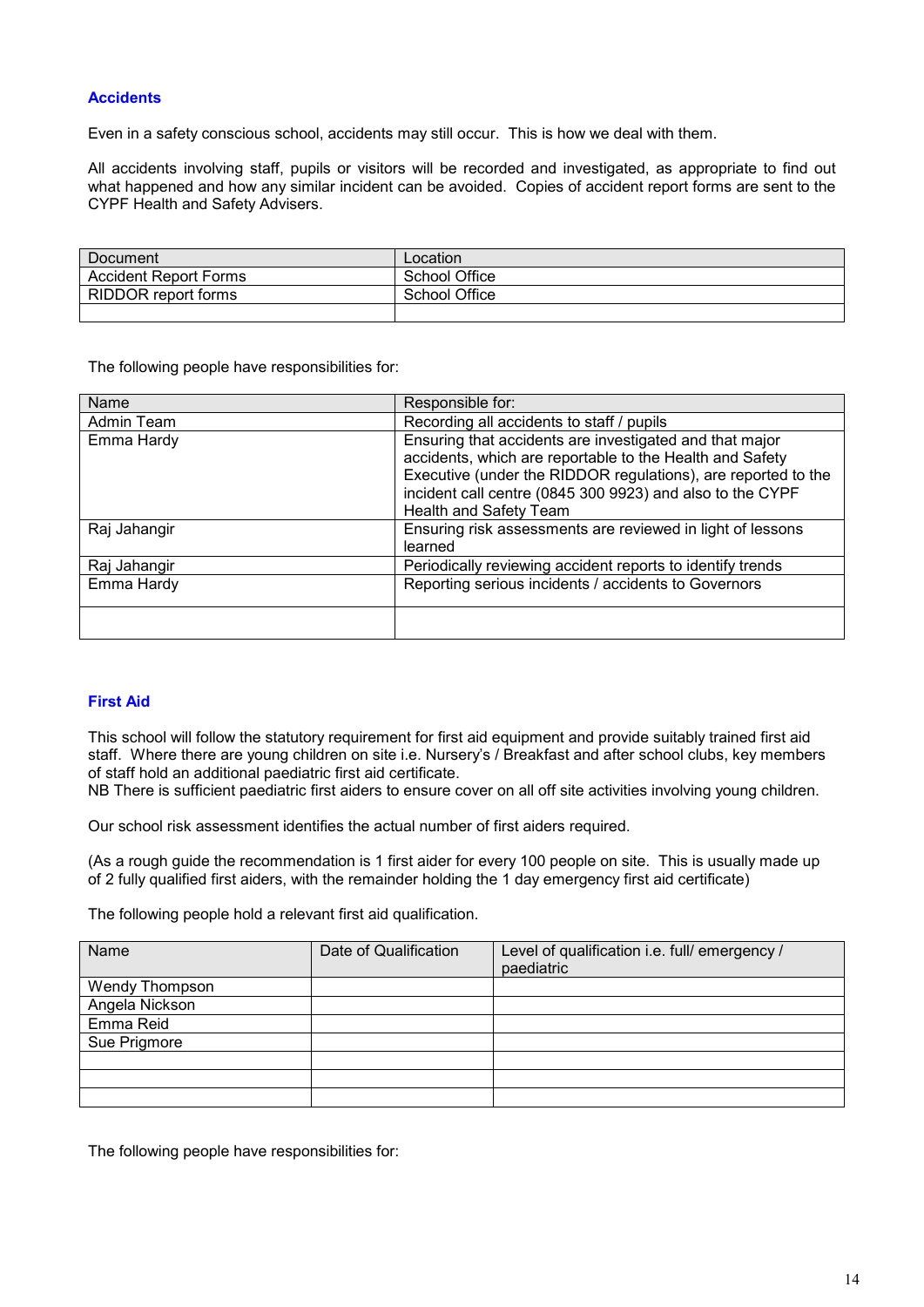| Name         | Responsible for:                                                                                                                                                               |
|--------------|--------------------------------------------------------------------------------------------------------------------------------------------------------------------------------|
| Emma Hardy   | Ensuring that a risk assessment is in place to determine the<br>appropriate level of first aid cover throughout the whole of the<br>school day (including off site activities) |
| Raj Jahangir | Keeping records of First Aid Qualifications and ensuring these<br>are re validated                                                                                             |
| Admin Team   | Ensuring First Aid boxes are checked and restocked on a<br>regular basis                                                                                                       |
|              |                                                                                                                                                                                |

# **Electricity**

Electricity has the potential to cause serious harm, or even death and is treated as a priority with regard to maintenance and repair. The **Electricity at Work Regulations 1989** requires that all electrical systems and appliances are periodically inspected and maintained.

The visual checking, maintenance and repair of portable and transportable electrical equipment is the responsibility of the school.

Fixed installations i.e. sockets, light fittings and general wiring throughout the school will be tested at least every five years by a competent electrician. (This is carried out automatically for those that subscribe to the **Premises Package**).

| Document                            | Location      |
|-------------------------------------|---------------|
| Inventory of Portable appliances    | School Office |
| <b>PAT testing Certificate</b>      | School Office |
| Fixed installation test certificate | School Office |

The following people have responsibilities for:

| Name                  | Responsible for:                                             |  |
|-----------------------|--------------------------------------------------------------|--|
| <b>Andrew Moffatt</b> | Visually checking portable electrical appliances             |  |
| Raj Jahangir          | Arranging the testing of portable appliances                 |  |
| Raj Jahangir          | Ensuring the five yearly checks are carried out on the fixed |  |
|                       | installation                                                 |  |
| Raj Jahangir          | Arranging repairs / remedial work                            |  |
| <b>Andrew Moffatt</b> | Showing key members of staff how to isolate the electrical   |  |
|                       | supply in an emergency situation                             |  |

#### **Gas**

Under the **Gas (Installation and Use) Regulations 1994**, there is a requirement for all gas appliances (central heating boilers, gas water heaters etc) to be checked, serviced and maintained by a competent (Gas Safe) contractor on an annual basis.

| Jocument                                     | _ocation         |
|----------------------------------------------|------------------|
| .<br>Servicing<br><i>C</i> ertificates<br>эd | Office<br>school |

The following people have responsibilities for:

| Name                  | Responsible for:                                           |  |
|-----------------------|------------------------------------------------------------|--|
| Raj Jahangir          | Arranging the testing and maintenance of gas appliances    |  |
| Raj Jahangir          | Arranging repairs / remedial work                          |  |
| Raj Jahangir          | Ensuring any work to gas appliances is carried out by a    |  |
|                       | competent contractor (Gas safe)                            |  |
| <b>Andrew Moffatt</b> | Showing key members of staff how to isolate the gas supply |  |
|                       | when it is not in use or in an emergency situation         |  |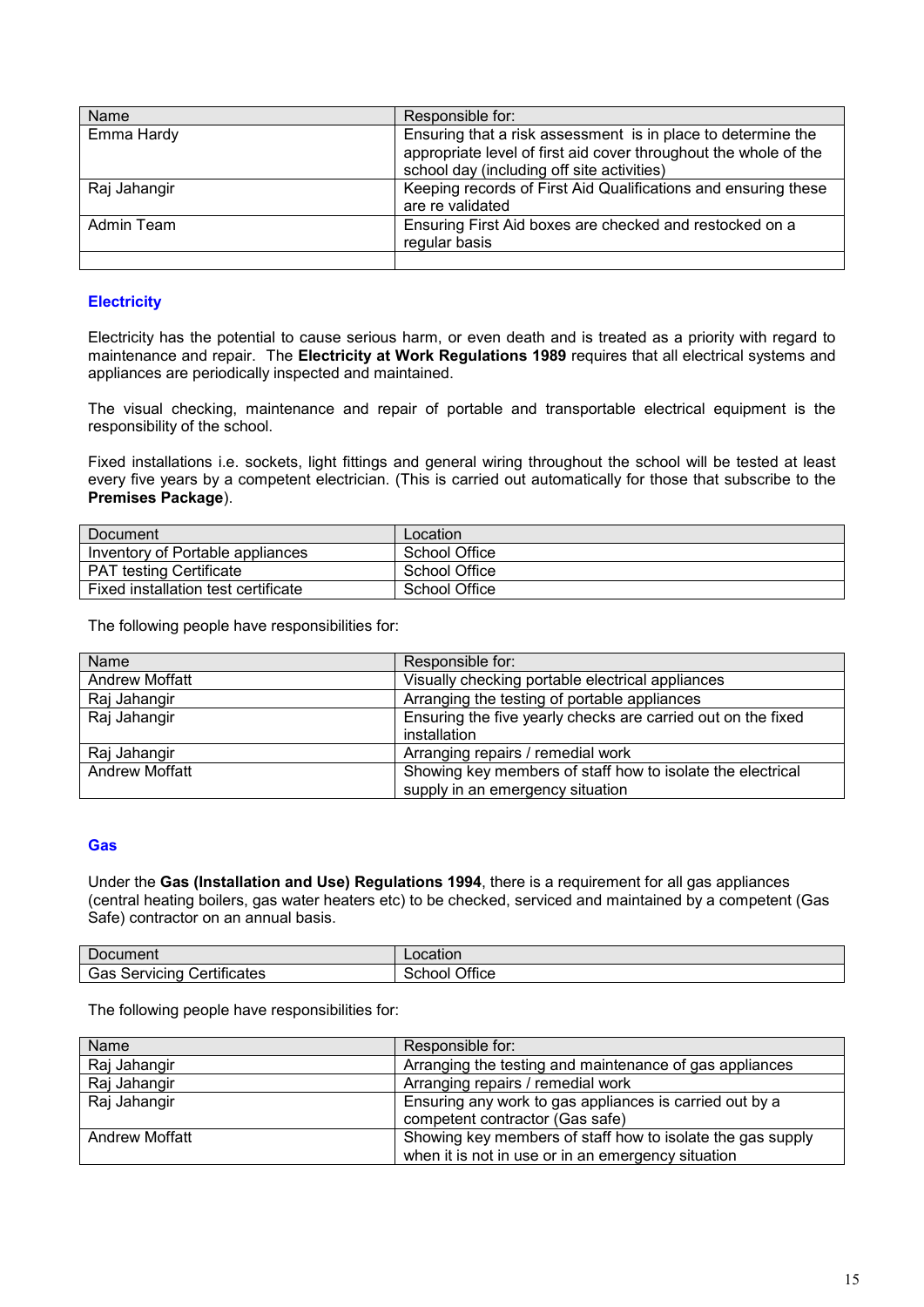### **Substances**

The **Control of Substances Hazardous to Health Regulations** require an assessment to be made of the work processes that involve the use of substances that are hazardous to health.

At our school we ensure that all substances that fall within the COSHH regulations are kept to a minimum and are stored safely and securely out of reach of children. Hazard data sheets are available for all substances and a documented risk assessment is available for all work processes

| Document                                | Location                  |
|-----------------------------------------|---------------------------|
| Hazardous substances inventory i.e.     | <b>Caretakers Office</b>  |
| cleaning/janitorial substances, science |                           |
| chemicals, glues and paints for art etc |                           |
| <b>Hazard Data Sheets</b>               | <b>Cleaning Cupboards</b> |
| Documented risk assessments             | School Office             |

The following people have responsibilities for:

| Name                  | Responsible for:                                            |  |
|-----------------------|-------------------------------------------------------------|--|
| Raj Jahangir          | Keeping the inventory up to date                            |  |
| Raj Jahangir          | Ensuring hazard data sheets are available                   |  |
| Raj Jahangir          | Making sure that risk assessments are documented            |  |
| Raj Jahangir          | Making sure Personal Protective Equipment (where necessary) |  |
|                       | is provided and worn                                        |  |
| Raj Jahangir          | Training staff in the safe use and handling of substances   |  |
| <b>Andrew Moffatt</b> | Disposing of surplus substances safely                      |  |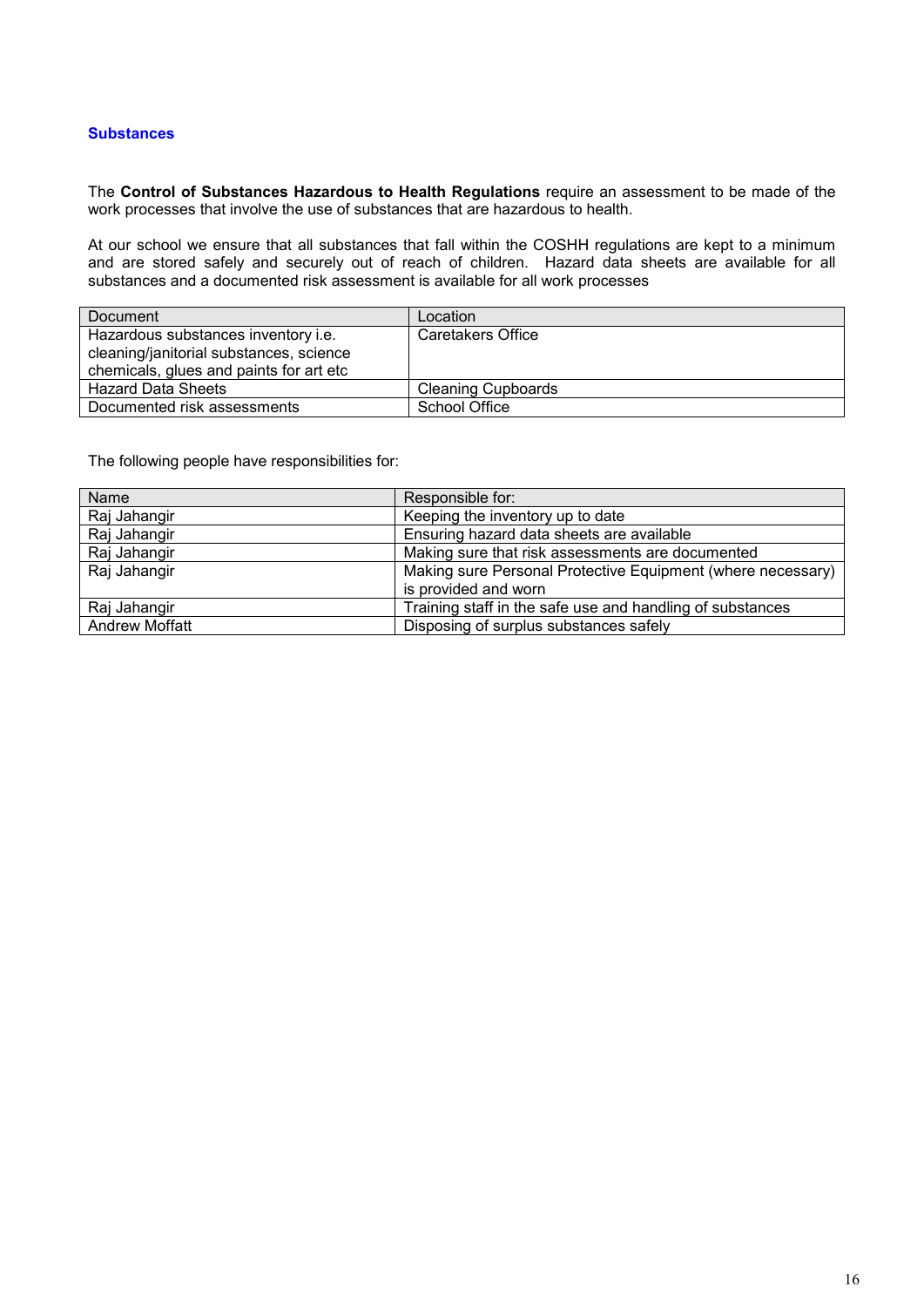# **Site Safety and Security**

A perimeter fence secures this site. Any issues regarding damage or access to the site should be directed to Raj Jahangir.

Emma Hardy is responsible overall for ensuring that regular inspections of the external areas of the site are carried out. The following checks are carried out at this site.

| Item                                                                                        | <b>Frequency</b>                            |
|---------------------------------------------------------------------------------------------|---------------------------------------------|
| Fencing, walls and access gates                                                             | Daily visual                                |
| External Surfaces (Condition / Dangerous Objects)                                           | Daily visual                                |
| Trees (Consult Tree Survey if available)                                                    | Daily visual &<br>Yearly risk<br>assessment |
| Services (Manhole Covers, Drainpipes, Guttering, Gas Governors, Electrical Sub<br>Stations) | Daily visuals &<br>Yearly tests             |
|                                                                                             |                                             |
|                                                                                             |                                             |
|                                                                                             |                                             |
|                                                                                             |                                             |

CCTV does not monitor this site.

A security intruder alarm system is installed at this site.

Andrew Moffatt is responsible for the maintenance and running of the security intruder alarm system.

In cases of emergencies outside normal hours the following people can be contacted.

| <b>Name</b>           | <b>Telephone Number</b>        |
|-----------------------|--------------------------------|
| <b>Andrew Moffatt</b> | 07760 812053                   |
| Emma Hardy            | 0114 236 0031<br>0778 070 3242 |
| Nicole Ramsey         | 07702 070262                   |
| Raj Jahangir          | 07852221521                    |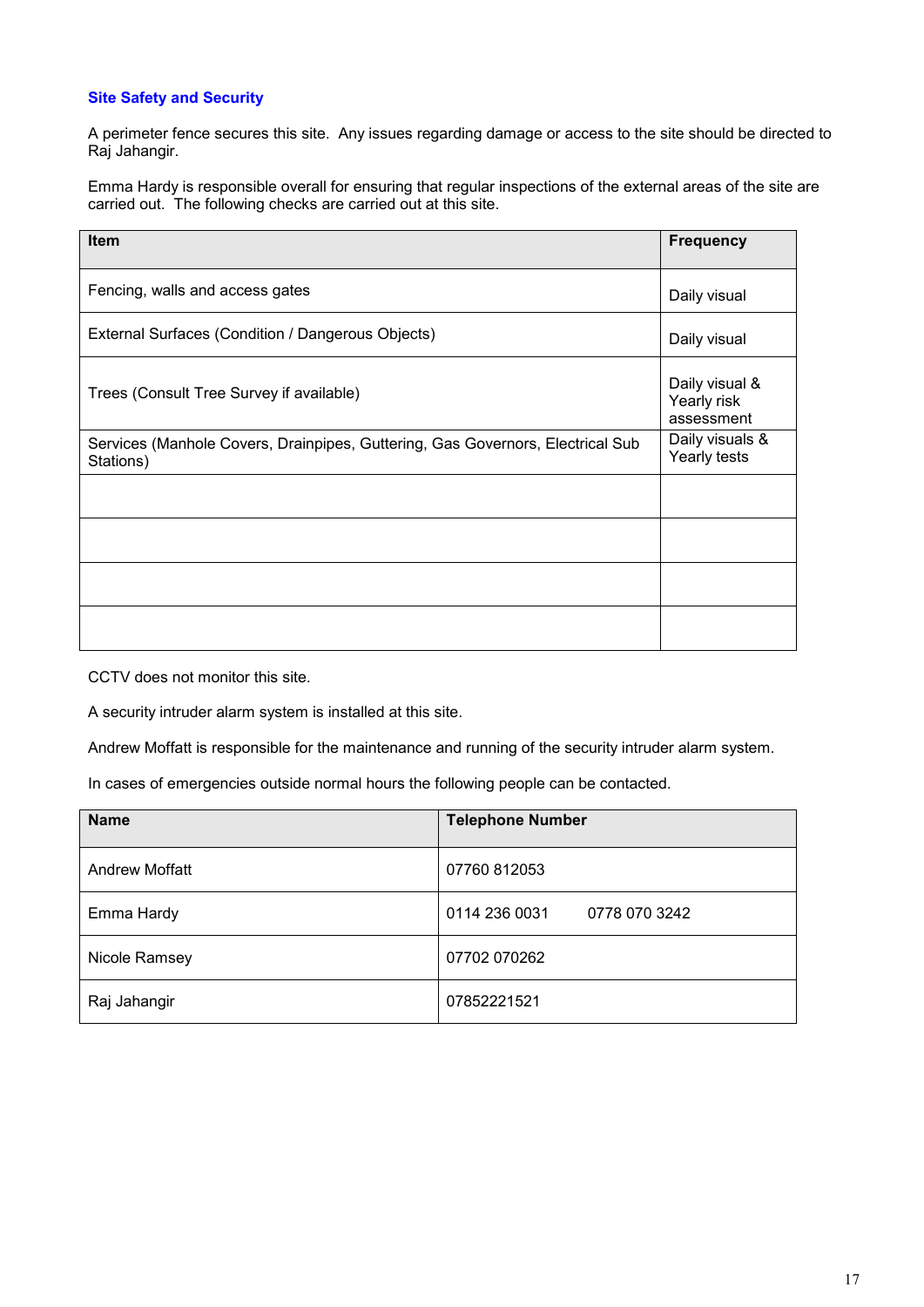# **Educational Visits and Off-site Activities**

The school complies with Local Authority guidance on educational visits. Plans for all off site visits are reported to the Governors on a regular basis. Specific approval is given by Governors for all residential visits and visits abroad. We currently use the EVOLVE on line approval system.

We have a named Educational Visits co-ordinator who has received the appropriate Local Authority training and is responsible for:

- $\sim$  Supporting the Headteacher when approving educational visits
- $\sim$  Assessing the competency of leaders and other adults on the visit
- $\sim$  Ensuring that all members of staff receive induction training in the schools process for educational visits
- ~ Helping and supporting members of staff with the planning of educational visits including help with risk assessments

| Document                                | Location                    |
|-----------------------------------------|-----------------------------|
| <b>Educational Visits Documentation</b> | <b>Head Teachers Office</b> |
| <b>Educational Visits Generic Risk</b>  | Head Teachers Office        |
| Assessments                             |                             |

The following people have responsibilities for:

| Name       | Responsible for:                                                |  |
|------------|-----------------------------------------------------------------|--|
| Emma Hardy | <b>Educational Visits Co-ordinator</b>                          |  |
| Emma Hardy | Reporting Educational Visits to Governors                       |  |
| Emma Hardy | Ensuring staff receive induction training in educational visits |  |
| Emma Hardy | Ensuring post visit evaluation is completed                     |  |
|            |                                                                 |  |

The following people have attended EVC training and also EVOLVE training

| Name | Date / Type of Training: |  |
|------|--------------------------|--|
|      |                          |  |
|      |                          |  |
|      |                          |  |
|      |                          |  |

# **Medical Needs**

There is no legal obligation requiring school staff to administer medication. However, this school recognises that children with medical needs have the same right of admission to a school setting as other children.

There is a clearly documented policy in place in school for dealing with medication and medical needs of children and this has been communicated to all staff. Some members of staff have received specific training to enable them to administer medication.

| Document                     | Location      |
|------------------------------|---------------|
| <b>Medicines Policy</b>      | School Office |
| Pupils individual care plans | School Office |
| <b>Consent Forms</b>         | School Office |

#### The following people can administer medicines and have received relevant training

| Name | Date of | Type of training i.e. use of epi-pen_ |
|------|---------|---------------------------------------|
|      |         |                                       |
|      |         |                                       |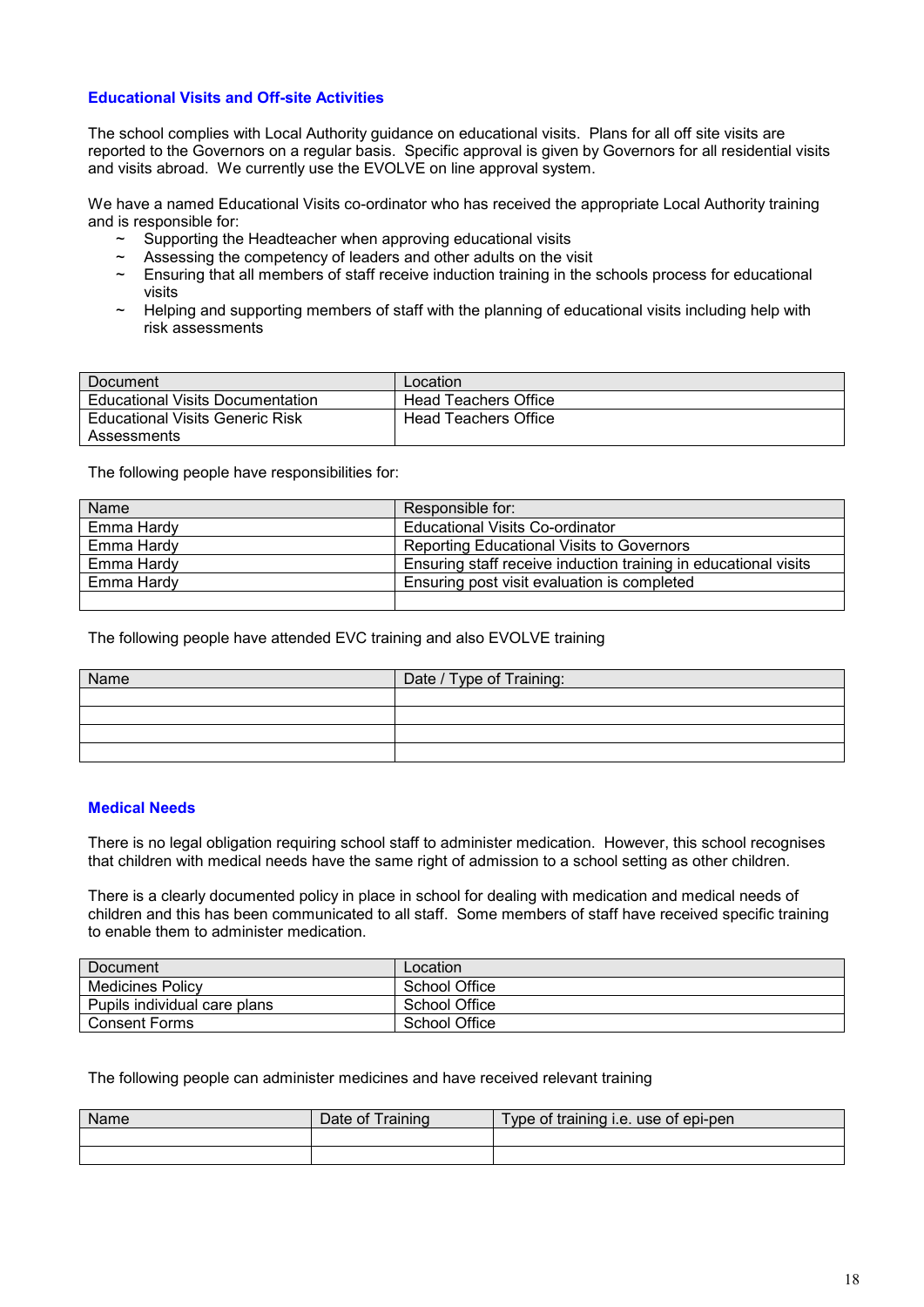| ,我们也不能在这里,我们也不能不能不能不能不能不能不能不能不能不能。""我们,我们也不能不能不能不能不能不能不能不能不能不能不能不能不能不能不能。""我们,我们 |  |
|----------------------------------------------------------------------------------|--|
|                                                                                  |  |
|                                                                                  |  |
|                                                                                  |  |

# **Curriculum Safety**

All teachers are aware of and familiar with the need to carry out risk assessment in their own area of work. They must ensure that they are aware of the risks which might arise from the tools, equipment, materials and processes that they plan for children to use. All guidance material from CLEAPSS (Consortium of Local Education Authorities for the Provision of Science Services), DATA (Design and Technology Association) and AfPE (Association for Physical Education – formerly BAALPE) will be available for staff.

The Governors and Headteacher have responsibility for making sure that staff are competent and attend training as appropriate

| Document       | Location             |
|----------------|----------------------|
| <b>CLEAPSS</b> | Head Teachers Office |
| <b>AfPE</b>    | Head Teachers Office |
| <b>DATA</b>    | Head Teachers Office |
|                |                      |

The following people have responsibilities for:

| Name       | Responsible for:                                                  |
|------------|-------------------------------------------------------------------|
| Emma Hardy | Ensuring risk assessments are in place for all tasks / activities |
|            |                                                                   |
|            |                                                                   |
|            |                                                                   |
|            |                                                                   |

The following people have attended training

| Name | Date of Training | Type of training i.e. Woodworking machines;<br>Radiation Protection Supervisor, Trampoline<br>Coaching etc |
|------|------------------|------------------------------------------------------------------------------------------------------------|
|      |                  |                                                                                                            |
|      |                  |                                                                                                            |
|      |                  |                                                                                                            |
|      |                  |                                                                                                            |
|      |                  |                                                                                                            |
|      |                  |                                                                                                            |
|      |                  |                                                                                                            |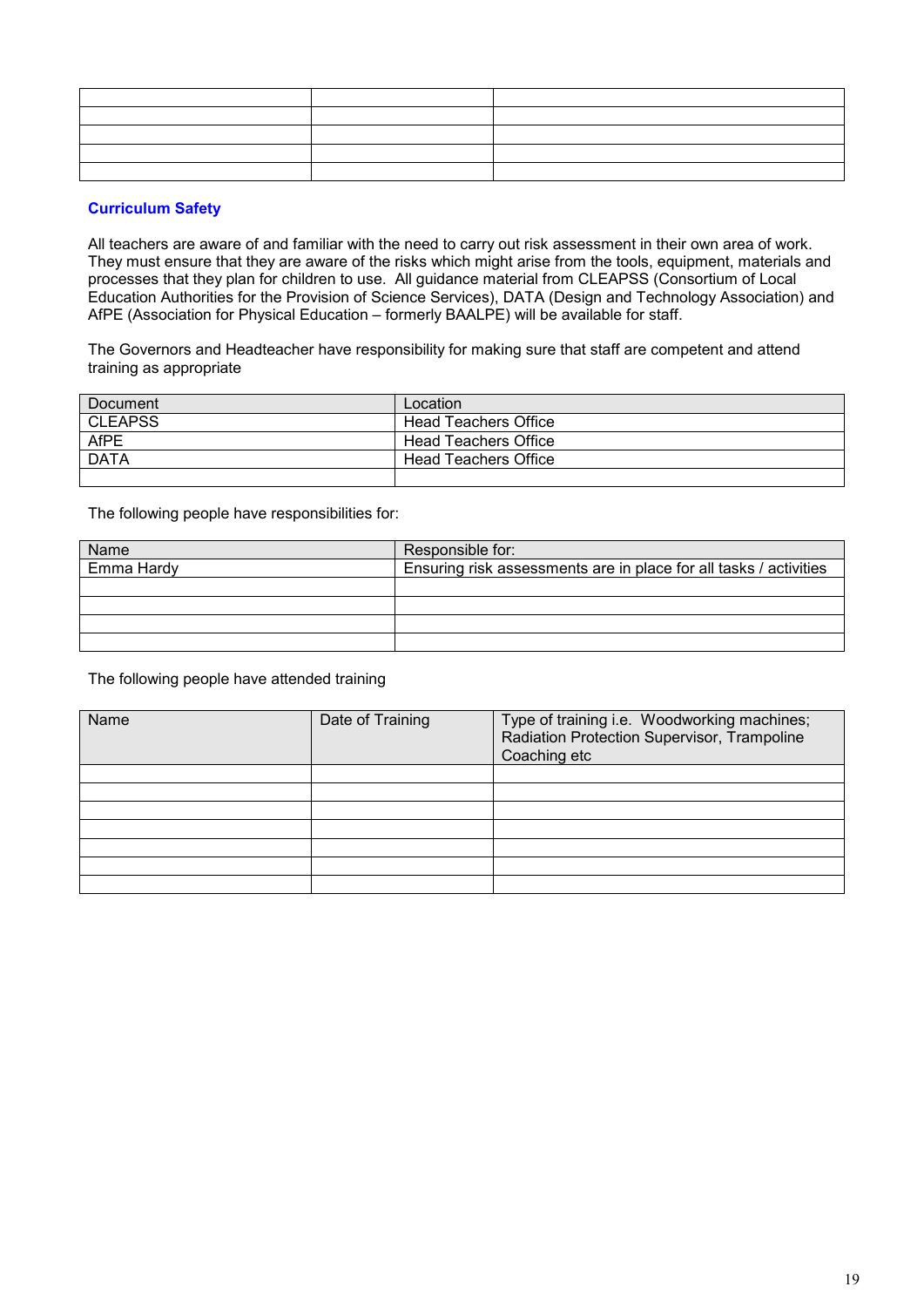# **Work Experience**

The Schools Work Experience Co-ordinators will ensure that there is clear communication and co-ordination between placement providers, students and parents. All work experience placements will be vetted by a competent person and the co-ordinator will ensure that specific risk assessments have been carried out. They will also carry out on-site monitoring of placements

| Document                  | Location             |
|---------------------------|----------------------|
| Safety on Work Experience | Head Teachers Office |
| <b>Risk Assessments</b>   | Head Teachers Office |
|                           |                      |

The following people have responsibilities for:

| Name       | Responsible for:                                         |
|------------|----------------------------------------------------------|
| Emma Hardy | Work Experience Co-Coordinator                           |
| Emma Hardy | Ensuring work experience placements have been vetted     |
| Emma Hardy | Making sure risk assessments are available and have been |
|            | shared with students / parents                           |
| Emma Hardy | Carrying out monitoring visits during work experience    |
|            | placements                                               |
|            |                                                          |

## **Staff Wellbeing and Stress**

The health and wellbeing of all members of our staff is considered as part of the schools risk assessment process. All members of staff have the opportunity to contribute to the schools stress risk assessment. This is reviewed periodically and the findings shared with staff.

| Document                         | Location                 |
|----------------------------------|--------------------------|
| <b>Stress Risk Assessment</b>    | School Office / Intranet |
| Information relating to Employee | School Office / Intranet |
| Assistance Programme             |                          |
|                                  |                          |

### **Monitor and Review**

Measuring health and safety performance is important as we need to know how effectively we are controlling risk in our school. The arrangements that have been put into place will be monitored and reviewed on a regular basis to ensure that they remain effective. Monitoring will include checking that where responsibilities are delegated that individuals clearly understand their roles and responsibilities. Management information (which includes both active and reactive data) will also be considered to improve performance.